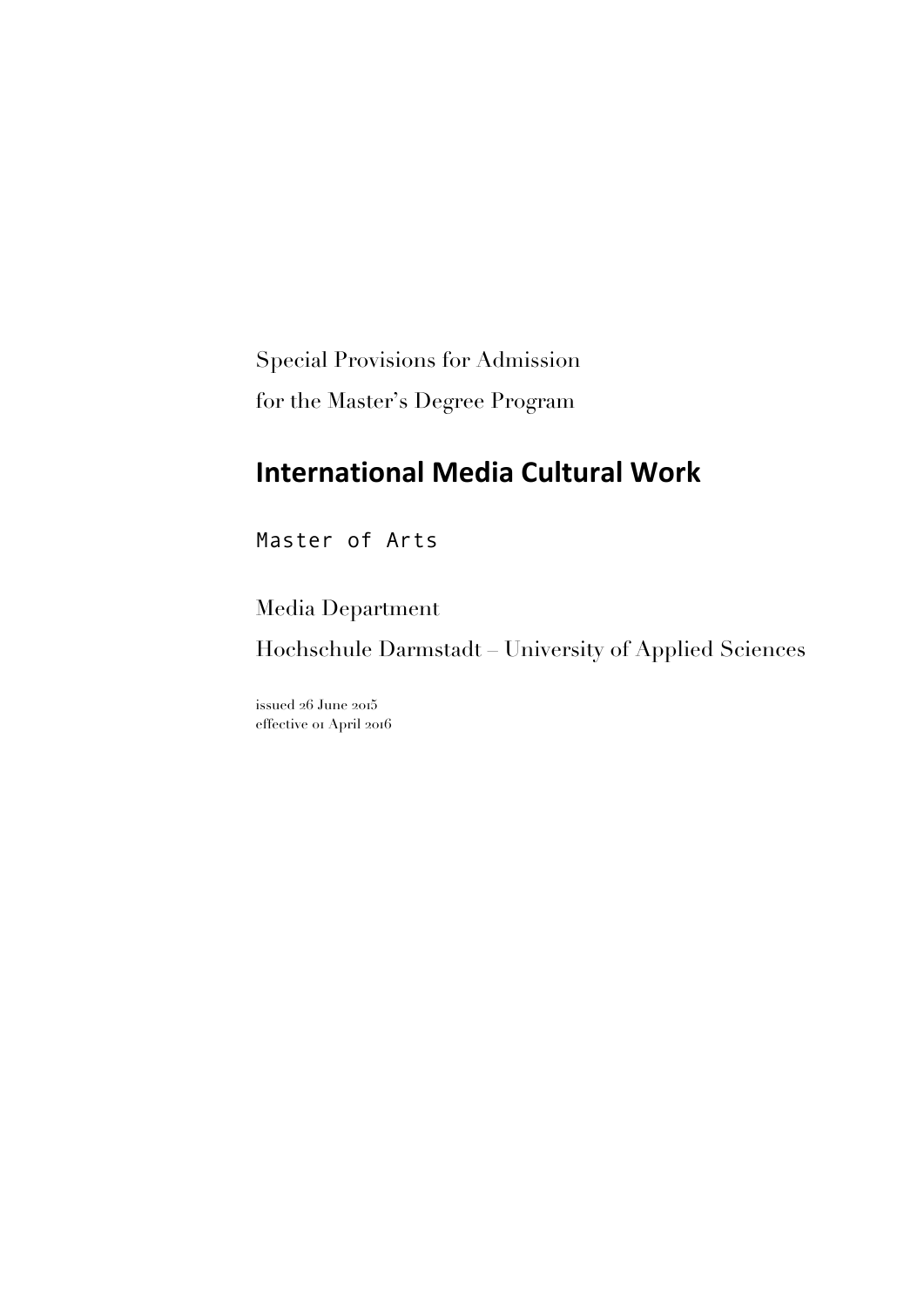#### Contents

| International Media Cultural Work |  |
|-----------------------------------|--|
|                                   |  |
|                                   |  |
|                                   |  |
|                                   |  |
|                                   |  |

These Special Provisions for Admission are translated from the German original to English in order to make them accessible to readers who are not German native speakers. It was done according to the best of the translator<sup>1</sup>s knowledge and accurately reflects the intent of the original document. However, only the original German version is legally binding.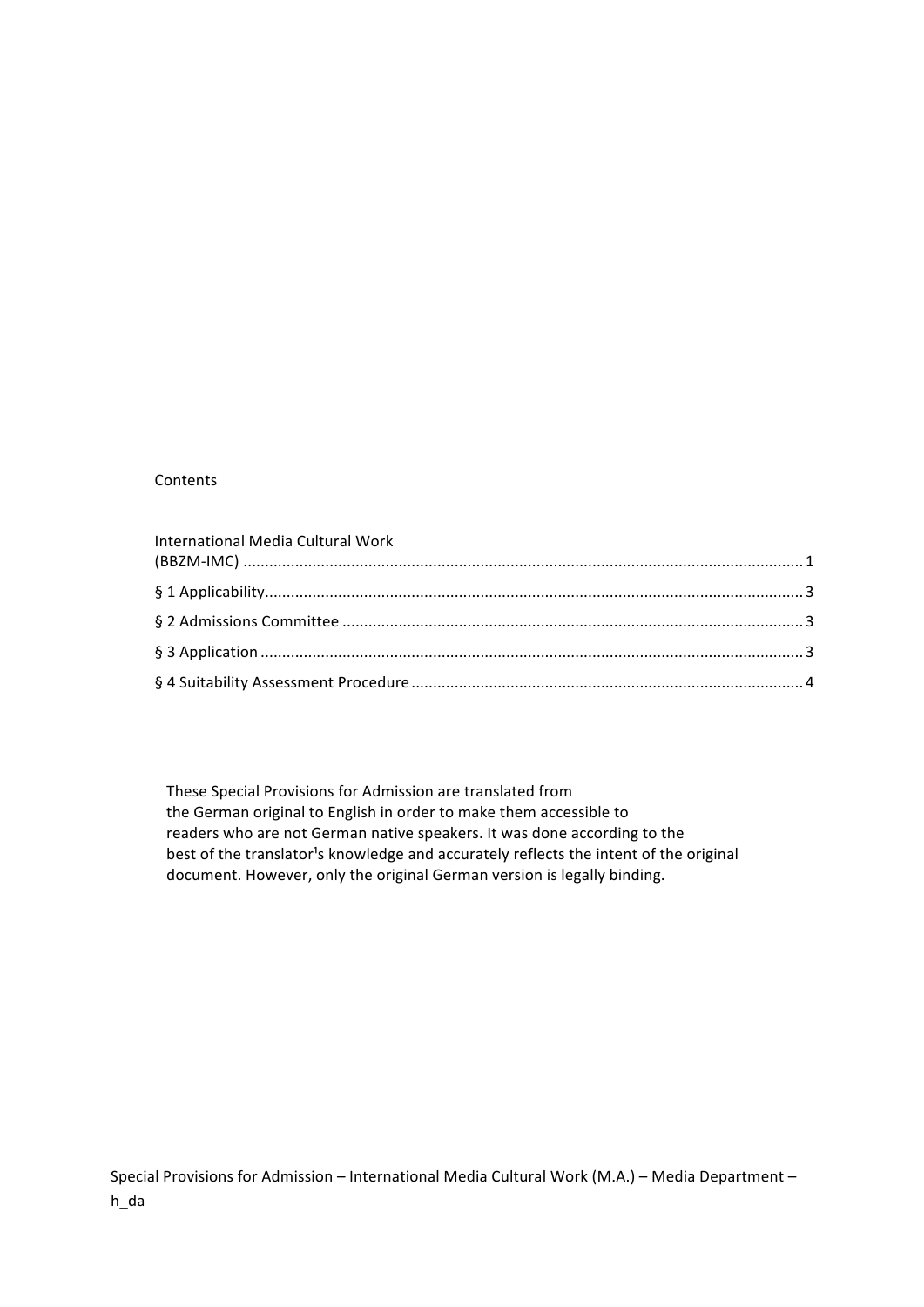# § 1 Applicability

These Special Provisions for Admission (BBZM) regulate the admissions process for the International Media Cultural Work master's program, based on the General Provisions for Admission to Master's Programs (ABZM) at Darmstadt University of Applied Sciences in the applicable version, as well as the Special Provisions for Examination Regulations (BBPO).

## • **§ 2 Admissions Committee**

The Faculty Board establishes an admissions committee in accordance with  $\S 5$  (1) ABZM comprised of three professors, chaired by the person appointed in accordance with  $\S$  5 (2) ABZM, and agrees upon rules for replacement representatives (deputies).

#### • § 3 Application

(1) In accordance with § 3 (1) ABZM, the application and all required documents must be received by Darmstadt University of Applied Sciences by 1 August for admission to the winter semester and by 1 February for admission to the summer semester.

(2) The following documents are to be submitted with the application:

- a the certificate of graduation from the previous course of study in accordance with §2 and § 3 (3) ABZM or alternatively a temporary certificated in accordance with § 3 (4) ABZM and, for degrees not awarded by Darmstadt University of Applied Sciences, also the diploma supplement or a comparable record of the program content;
- b a complete CV in table form and in English;
- c a personal statement in English, which substantiates the personal interest in this master's program (max. 1800 char. incl. spaces);
- d a brief exposé about a project in the targeted field of research and development (max. 1800 char. incl. spaces) in English; and
- e if available, record of practical experience (employers' references, recommendation letters, awards, and prizes).

The documents pertaining to items a. to e. must be submitted completely. If they have not been submitted by the application deadline, the application will not be considered for admission.